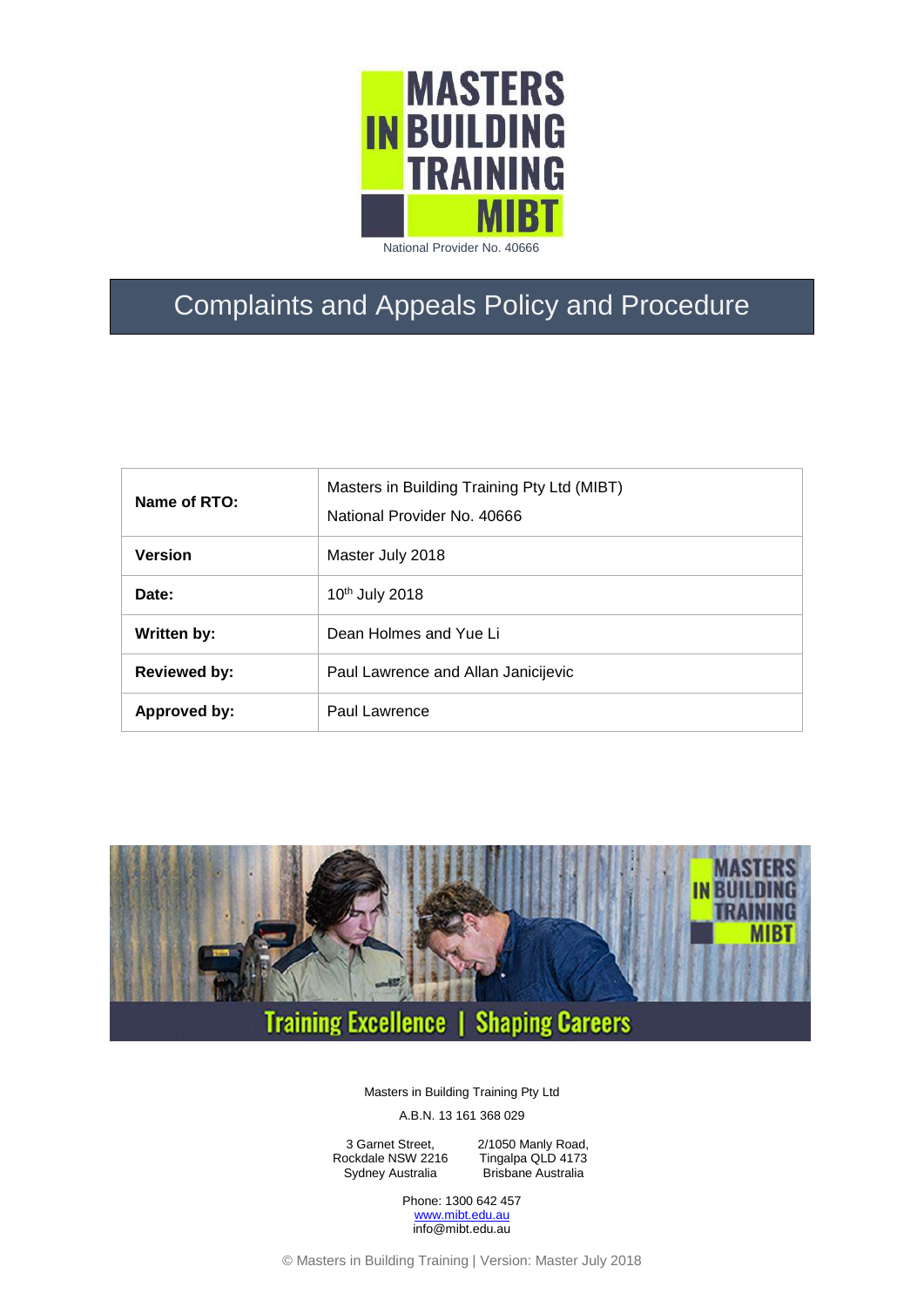

# Contents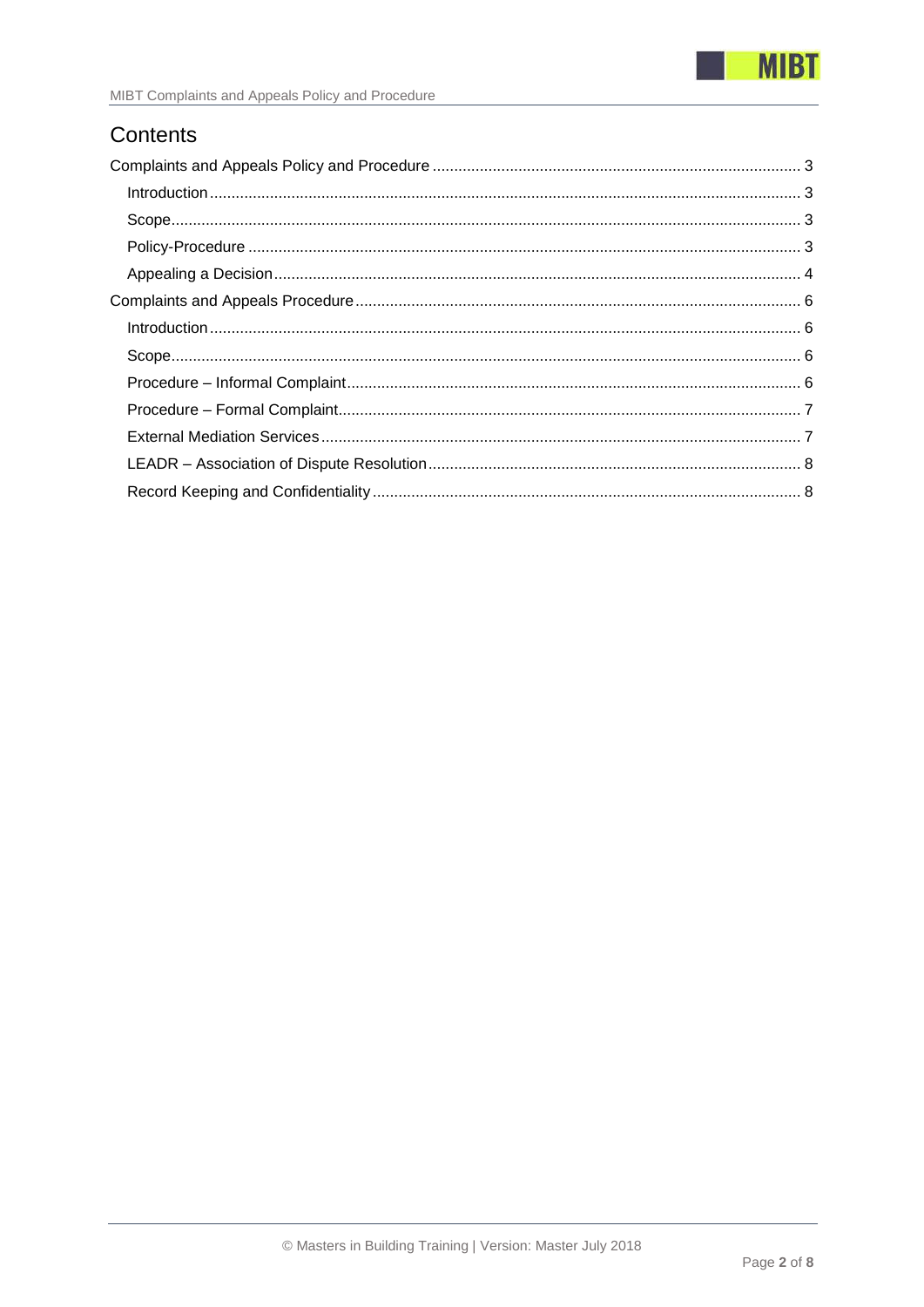

## <span id="page-2-0"></span>Complaints and Appeals Policy and Procedure

### <span id="page-2-1"></span>Introduction

This policy has been implemented to allow all staff/contractors, students and stakeholders of Masters in Building Training to be aware of their right to an appeal of and/or make a complaint against any decision or fact that has affected their employment, study experience or outcome.

### <span id="page-2-2"></span>Scope

This policy applies to all staff/contractors and students and stakeholders of Masters in Building Training and adheres to the Standards for Registered Training Organisations 2015 and all government funded programs.

### <span id="page-2-3"></span>Policy-Procedure

All complaints and appeals will be treated seriously and dealt with promptly, impartially, sensitively and confidentially. To protect the rights of both the complainant and the respondent, the following principles will be observed:

- The consideration of complaints and appeals will be dealt with according to principles of procedural fairness and natural justice which respect the right of a complainant to be heard by an impartial party;
- Attempts will be made to resolve complaints and appeals with and by the person(s) involved;
- Complainants and respondents will not be subject to discrimination or harassment resulting from their participation in the complaints process;
- This complaints process does not restrict a person's right to pursue other legal remedies;
- Complaints will be accepted in two formats. Formal and informal. An informal complaint can be made verbally and the resolution documented.
- Formal complaints are to be received in writing on the Complaints and Appeals Form and the resolution documented;
- Complaints and/or respondents have the right to be accompanied and assisted by a support person (such as a family member, friend, counsellor or other professional support person other than a qualified legal practitioner) if they so desire;
- All communications arising from the complaints process, together with the proceedings of the Appeals Committee, will remain confidential, except to the extent necessary to give effect to this policy;
- Where the appeal relates to the suspension of enrolment, students may maintain their enrolled status whilst awaiting the outcome of the appeal;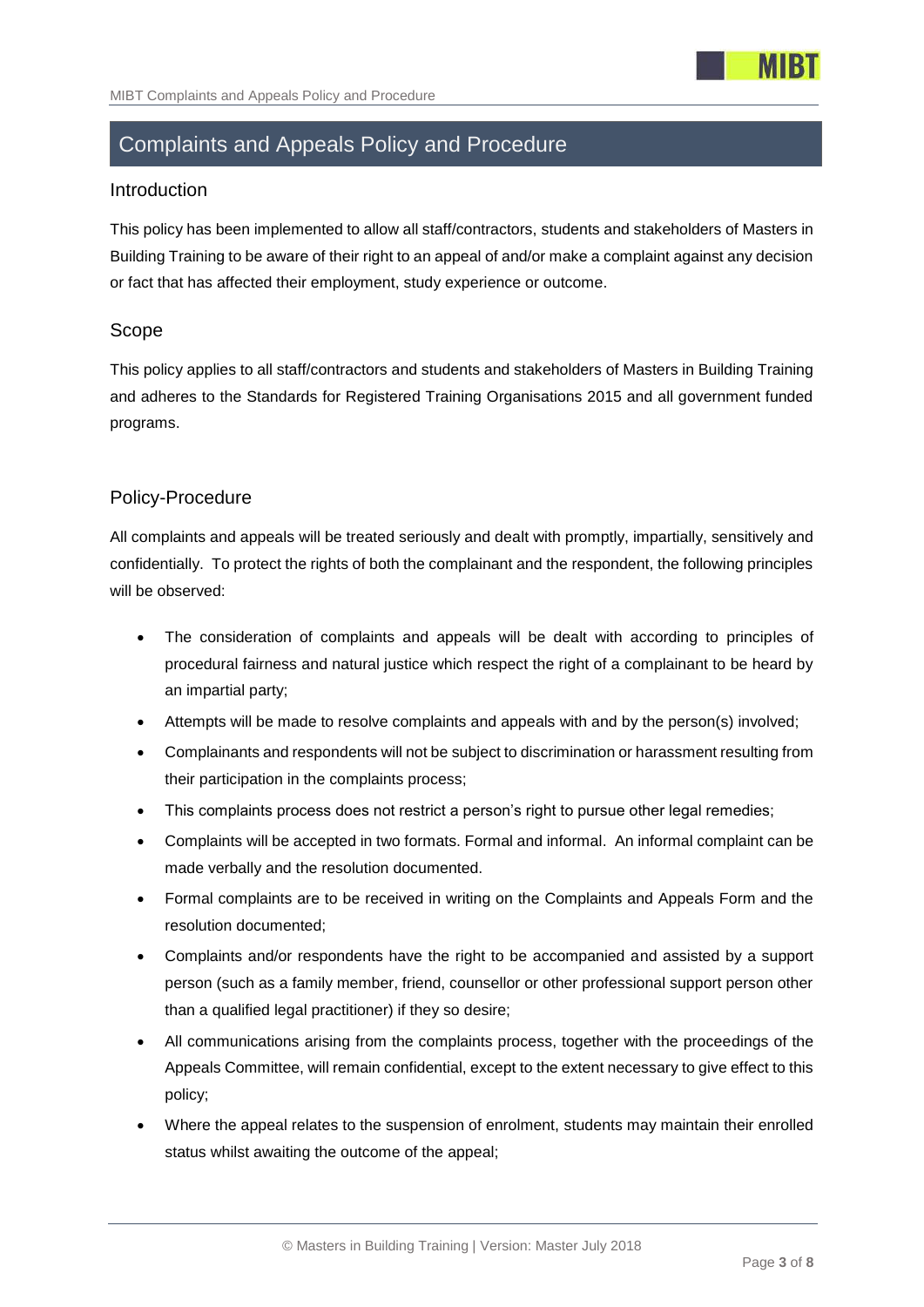- At all stages of the process, reason and a full explanation for decision and actions taken as part of the procedures will be given in writing if so requested by the complainant or respondent;
- A complainant is entitled to access the appeal procedures regardless of the location at which the complaint has arisen, the complainant's place of residence, or the mode in which they study.

| <b>POSITION/AREA</b>                                       | <b>RESPONSIBILITY</b>                                                                                                                                                                                                                                                           |
|------------------------------------------------------------|---------------------------------------------------------------------------------------------------------------------------------------------------------------------------------------------------------------------------------------------------------------------------------|
| CEO                                                        | Ensure all stakeholders are aware of and understand the principles<br>$\bullet$<br>expressed in this policy.                                                                                                                                                                    |
|                                                            | Monitor implementation and make recommendations for amendment.<br>$\bullet$                                                                                                                                                                                                     |
| Apprenticeship<br>Manager, Trainers,<br>Compliance Manager | Ensure all students are aware of and understand the principles<br>expressed in this policy.                                                                                                                                                                                     |
|                                                            | Monitor implementation and make recommendations for amendment.                                                                                                                                                                                                                  |
| Compliance Manager                                         | Ensure all information regarding complaints and appeals are<br>$\bullet$<br>expressed throughout the organisation, kept current and reviewed in<br>line with the continuous improvement policy and procedure.<br>Monitor implementation and make recommendations for amendment. |
| Respondents                                                | Ensure all appeals are assessed in the spirit of the principles<br>expressed in this policy, and in accordance with the related policies.                                                                                                                                       |
| Complainants                                               | Be aware of and understand the principles expressed in this policy.<br>Lodge appeals in accordance with the related policies.                                                                                                                                                   |

### <span id="page-3-0"></span>Appealing a Decision

All Students have the right to appeal decisions made. The areas in which a student may appeal a decision made by Masters in Building Training may include:

- Assessments conducted
- Deferral, suspension or cancellation decisions made in relation to the students enrolment
- Or any other conclusion/decision that is made after a complaint has been made with Masters in Building Training in the first instance.

To activate the appeal process the student is to complete a 'Complaints and Appeals Form' which is to include a summary of the grounds the appeal is based upon. The reason the student feels the decision is unfair is to be clearly explained.

The CEO and/or delegate shall then determine the validity of the appeal and organise a meeting with all parties involved in the matter and attempt to seek a resolution where appropriate.

The process for all formally lodged appeals will begin with ten (10) working days of the appeal being lodged.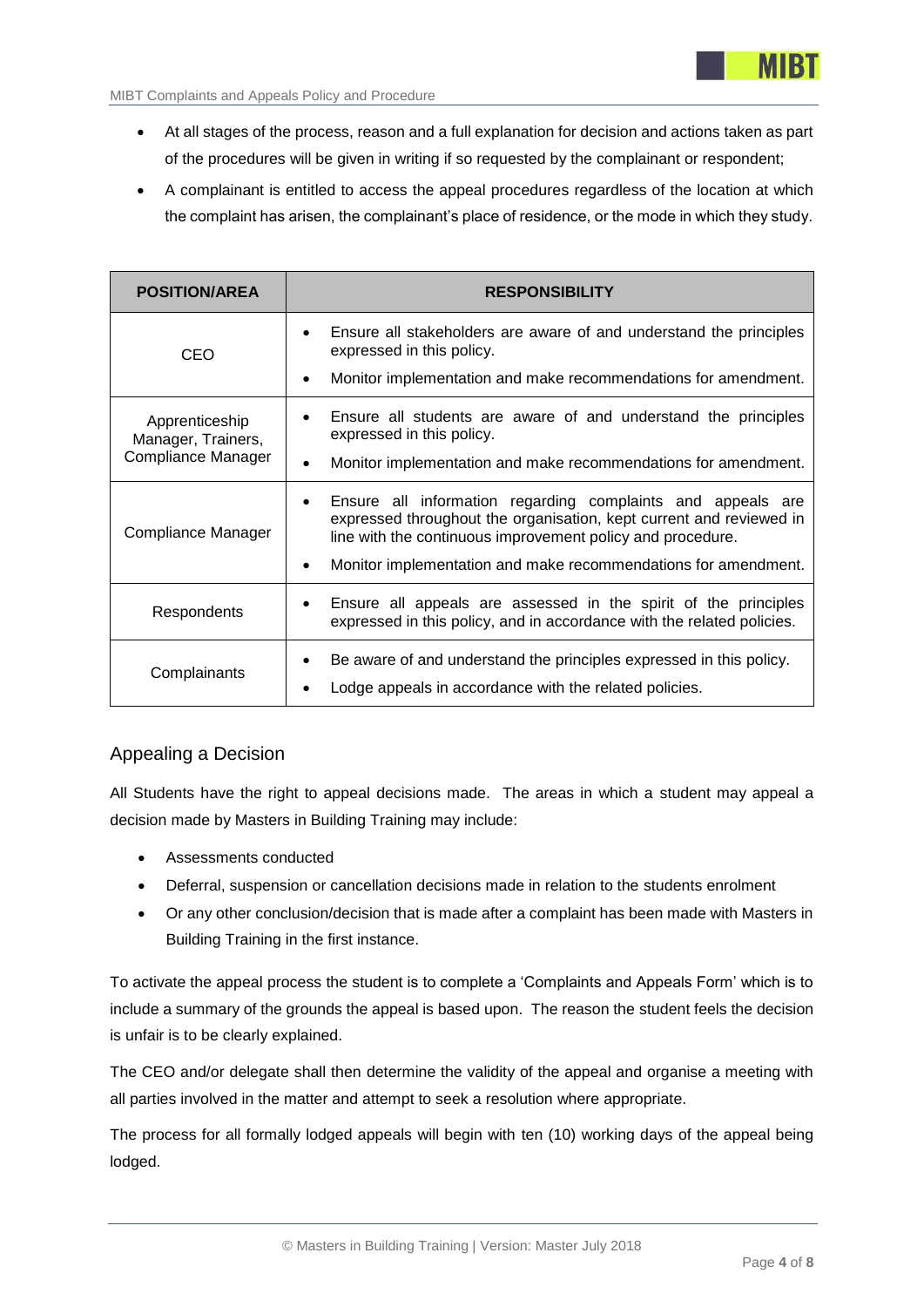The CEO and/or delegate shall ensure that Masters in Building Training acts on any substantiated appeal.

Where an appeal has been lodged, it will be defined into one of the follow categories and appropriate procedures followed:

#### **General appeals**

- Where a student has appeals a decision or outcome of a formal complaint they are required to notify Masters in Building Training in writing within twenty (20) working days of the grounds of their appeal. Any supporting documentation should be attached to the appeal.
- The appeal shall be lodged through the Training Manager and they shall ensure that the details of the appeal are added to the 'Complaints and Appeals Register'.
- The CEO or/or delegate shall be notified and shall seek details regarding the initial documentation of the complaint and shall make a decision based on the grounds of the appeal.
- The student shall be notified in writing of the outcome with reasons for the decisions, and the 'Complaints and Appeals Register' updated. The student shall also be provided the option of activating the external appeals process if they are not satisfied with the outcome. The student is required to notify Masters in Building Training if they wish to proceed with the external appeals process.

#### **Assessment appeals**

- Where a student wishes to appeal an assessment, they are required to notify their Trainer and /or Assessor in the first instance. Where appropriate the Trainer/Assessor may decide to reassess the student to ensure a fair and equitable decision is gained. The Trainer/Assessor shall complete a written report regarding the re-assessment outlining the reasons why assessment was or was not granted.
- If this is still not to the student's satisfaction, the student shall formally lodge an appeal by submitting a written letter outlining their reasons for the appeal. They shall lodge this with student administrations department and the appeal shall be entered into the 'Complaints and Appeals Register.'
- The Compliance or apprenticeship manager shall be notified and shall seek details from the Trainer and Assessor involved and any other relevant parties. A decision shall be made regarding the appeal either indicating the assessment decision or details of a possible reassessment by a 'third party'. The third party shall be another Trainer and Assessor appointed by Masters in Building Training.
- The Student shall be notified in writing of the outcome with reasons for the decision, and the 'Complaints and Appeals Register' updated. The student shall also be provided the option of activating the external appeals process if they are not satisfied with the outcome. The student is required to notify Masters in Building Training if they wish to proceed with the external appeals process.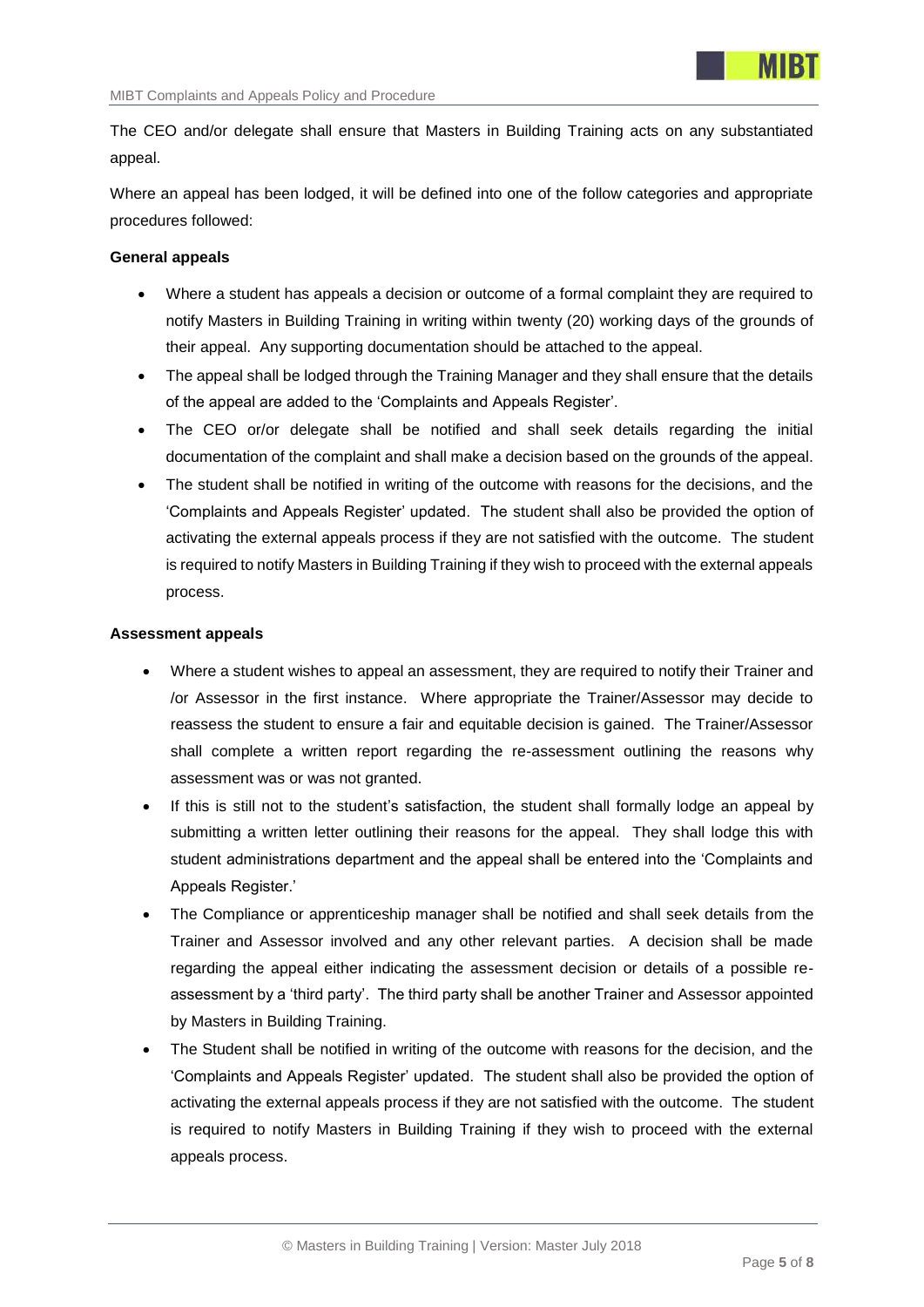

# <span id="page-5-0"></span>Complaints and Appeals Procedure

### <span id="page-5-1"></span>Introduction

As part of the approach by Masters in Building Training to provide a fair, safe and productive work/study environment, access to information about Complaints and Appeals processes shall be made available fairly, consistently and promptly.

This procedure can be utilised by staff/contractors, students, third party providers and other stakeholders to submit a grievance of a business, academic or non-academic nature. Grievances of an academic nature include issues related to a student's progress, assessment and outcome in a Vocational Education Training (VET) course of study. Grievance of a non-academic nature covers all other matters including grievances in relation to personal information that Masters in Building Training holds in relation to that stakeholder.

### <span id="page-5-2"></span>Scope

This policy applies to all staff/contractors, students, third party providers and other stakeholders of Masters in Building Training.

### <span id="page-5-3"></span>Procedure – Informal Complaint

| <b>Steps</b>   | <b>Action</b>                                                                                                                                                                                                                       |  |
|----------------|-------------------------------------------------------------------------------------------------------------------------------------------------------------------------------------------------------------------------------------|--|
| 1              | Complainant to establish basis for complaint and discuss with relevant<br>$\bullet$<br>staff/contractor, student, third party provider and/or another stakeholder                                                                   |  |
| 2              | Respondent to directly communicate with complainant<br>$\bullet$                                                                                                                                                                    |  |
| 3              | Complainant to resolve complaint with the respondent<br>$\bullet$                                                                                                                                                                   |  |
| $\overline{4}$ | If the matter cannot be resolved at a local level or if the complainant is not satisfied<br>$\bullet$<br>with the outcome, either the complainant or the respondent can refer the matter<br>to Compliance or Apprenticeship Manager |  |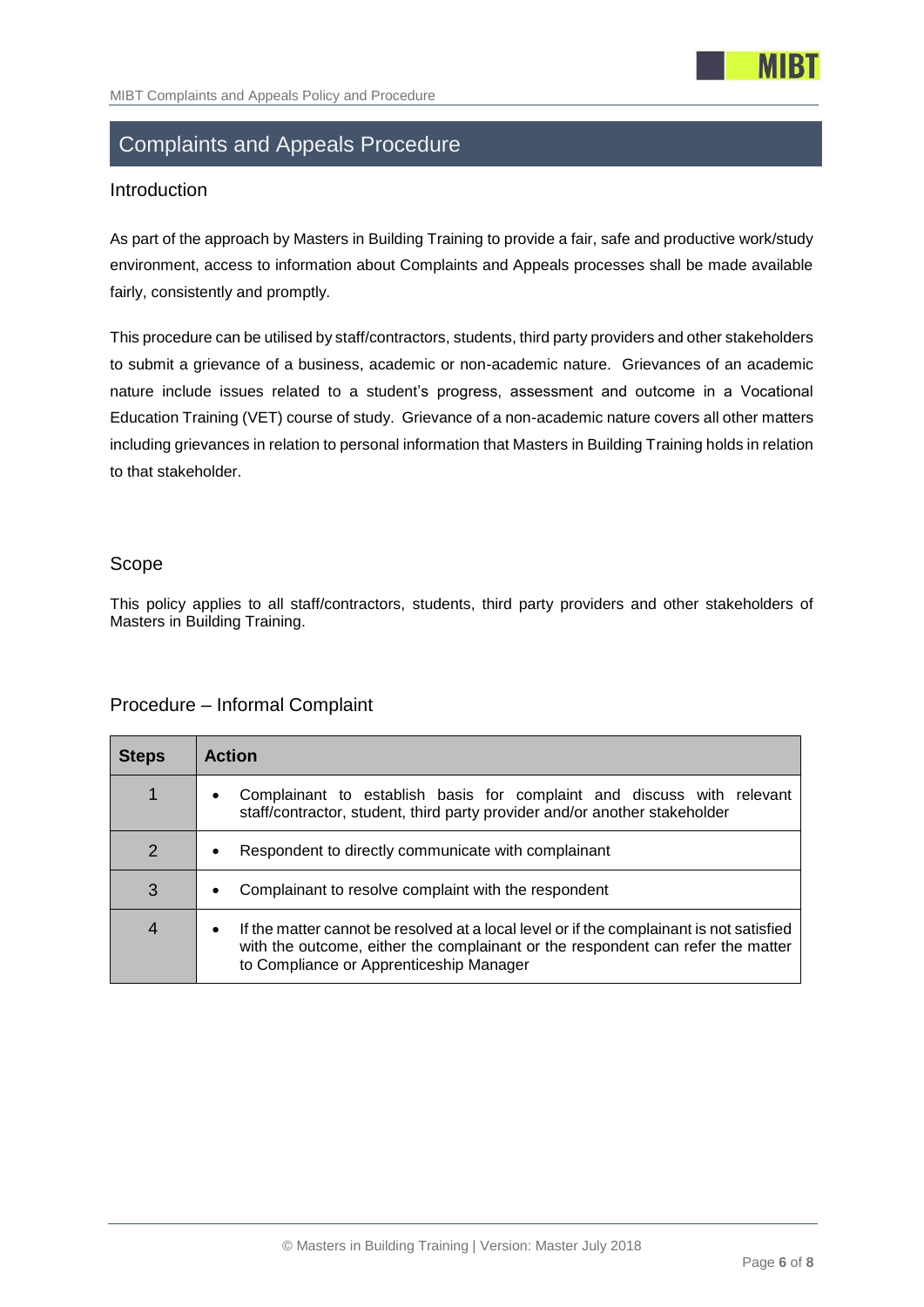

### <span id="page-6-0"></span>Procedure – Formal Complaint

Formal complaints and grievances must be submitted in writing marked to the attention of the CEO. Formal complaints only proceed after initial informal complaint has been finalised.

| <b>Steps</b>   | <b>Actions</b>                                                                                                                                                                                                                                                                                                                                                                 |
|----------------|--------------------------------------------------------------------------------------------------------------------------------------------------------------------------------------------------------------------------------------------------------------------------------------------------------------------------------------------------------------------------------|
| 1              | Complainant to submit complaint to the Compliance or Apprenticeship Manager<br>on the Complaints and Appeals form, specifically including but not limited to:                                                                                                                                                                                                                  |
|                | The basis for the complaint<br>$\bullet$                                                                                                                                                                                                                                                                                                                                       |
|                | Details of the exact nature of the complaint<br>$\bullet$                                                                                                                                                                                                                                                                                                                      |
|                | Signed and dated by the complainant                                                                                                                                                                                                                                                                                                                                            |
| 2              | Complaint to be acknowledged and resolved by the Compliance or<br>Apprenticeship Manager within two (2) working days                                                                                                                                                                                                                                                           |
| 3              | If the complaint cannot be resolved within two (2) days, the Compliance or<br>Apprenticeship Manager shall convene an Independent Complaints Committee<br>to review the matter                                                                                                                                                                                                 |
|                | The Independent Complaints Committee shall be convened within ten<br>$\bullet$<br>(10) working day of receipt of the complaint                                                                                                                                                                                                                                                 |
|                | Independent Complaints Committee<br>shall<br>consist<br>The<br>of a<br>$\bullet$<br>representative of Masters in Building Training's Management, and a<br>Masters in Building Training staff member and an advocate of each<br>party, which may be the complainant and/or the respondent, along with<br>an independent stakeholder (which can be a contract trainer/assessor). |
| $\overline{4}$ | All parties involved will be invited to discuss/resolve complaint within the<br>committee                                                                                                                                                                                                                                                                                      |
| 5              | If the complaint cannot be resolved within the committee, the complaint may be<br>$\bullet$<br>taken to the CEO for a final decision, following investigation the complainant will<br>be notified within five (5) working days of the resolution of the complaint,<br>resolution must include but not limited to:                                                              |
|                | The outcome of the complaint<br>$\bullet$                                                                                                                                                                                                                                                                                                                                      |
|                | Reasons for the outcome                                                                                                                                                                                                                                                                                                                                                        |
|                | Further avenues of the complaint<br>$\bullet$                                                                                                                                                                                                                                                                                                                                  |

### <span id="page-6-1"></span>External Mediation Services

### **Administrative Appeals Tribunal (AAT)**

The current fee to lodge an application with the AAT for the review of a decision can be found on the AAT website: [www.aat.gov.au/FormsAndFees/Fees.htm](http://www.aat.gov.au/FormsAndFees/Fees.htm)